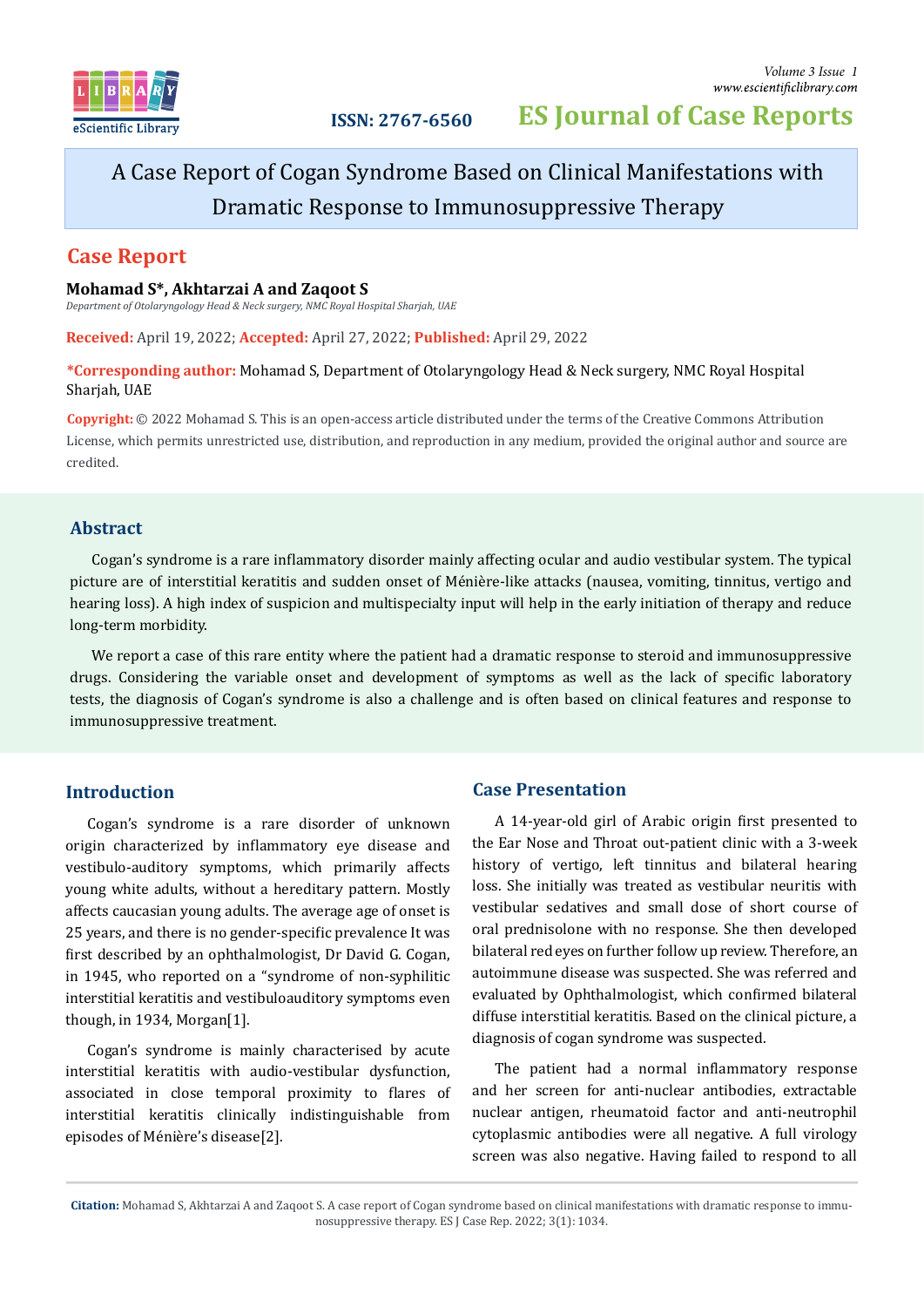supportive treatment modalities, a trial of a tapering twoweek course of prednisolone starting at 25mg daily was instigated. The patient's symptoms improved by more than 50% on glucocorticoids subsequent to which the diagnosis of Cogan syndrome was established. As the patient's symptoms relapsed when glucocorticoids were stopped, she was recommenced on prednisolone 25mg in line with azathioprine 100mg daily.

The patient's hearing, which was almost lost in the left ear, improved significantly by more than 70% initially, and then to normal hearing as stated by the patient supported by special ENT testing (Audio). Her balance problems and vertigo also improved remarkably. Her tinnitus, which was the last symptom to resolve, almost went away after 2 months of treatment. The patient has now come off glucocorticoids and is staying on Azathioprine 75mg daily.

# **Discussion**

Cogan's syndrome is a rare clinical disease, which primarily affects young adults; however, published reports range from 2.5 to 60 years for age of onset. This disease primarily affects whites and no evidence for hereditary involvement. Typical CS is characterized by interstitial keratitis(IK) and vestibuloauditory dysfunction. The interstitial keratitis(IK) usually occurs with acute onset and characterized by [photophobia, lacrimation](https://www.sciencedirect.com/topics/medicine-and-dentistry/photophobia), and ophthalmic pain.. Clinical data from a literature review of 32 patient, seventeen patients had typical Cogan's syndrome and 15 had atypical Cogan's syndrome. Apart from non-syphilitic interstitial keratitis, the ocular manifestations of patients with atypical Cogan's syndrome were mainly uveitis and episcleritis [4,5].

In 1980, Haynes et al is specified the diagnostic criteria for typical and atypical Cogan's syndrome, which include a large spectrum of clinical manifestations.

Typical Cogan's syndrome is defined using Cogan's original criteria with the following three conditions: (1) ocular symptoms, non-syphilitic interstitial keratitis (IK); (2) audiovestibular symptoms similar to those of Meniere's syndrome (sudden onset of tinnitus and [vertigo,](https://www.sciencedirect.com/topics/medicine-and-dentistry/vertigo) accompanied by gradual hearing loss); and (3) an interval between the onset of ocular and audiovestibular manifestations of less than 2years[3].

In addition to ocular and vestibuloauditory dysfunctions, approximately 70% of patients have underlying systemic disease for which vasculitis is considered the pathological mechanism[3].

The audio-vestibular manifestations of Cogan's syndrome are similar to those of Ménière's syndrome, with sudden onset of vertigo, instability, nausea, vomiting and tinnitus. Generally, the vestibular manifestations are secondarily associated with an often severe hearing loss, leading to deafness. The vestibuloauditory dysfunction is usually bilateral, presenting with tinnitus, sensorineural hearing loss, and acute episodes of vertigo [5,8].

The pathophysiology is not yet clearly yet, but an immune reaction directed against the constituents of the cornea is suspected. Ocular manifestations simulate retinal vasculitis[11].

The variability of the clinical presentation, the diagnosis is complex and usually late, and requires the exclusion of other diseases. It is based on the presence of characteristic inflammatory ocular disease and vestibular-auditory dysfunction, in the presence or absence of vasculitis[6].

No treatment has proven very effective in CS. Corticosteroids often have good results on ocular, vascular, and visceral signs, but the effect on audiovestibular symptoms is not so effective, especially once deafness is present. Anterior ocular inflammation, such as interstitial keratitis anterior uveitis, scleritis, and episcleritis, usually responds to topical corticosteroids.

Topical or systemic nonsteroidal anti-inflammatory drugs may be useful in patients with episcleritis and scleritis. Rarely, anterior inflammation may require systemic corticosteroid therapy. Posterior ocular involvement requires treatment with systemic corticosteroids, starting with a dose of prednisone of 1 mg/kg/day and slowly tapering.

In cases of treatment failure or corticosteroid-sparing therapy, other immunosuppressive drugs can be used, such as cyclophosphamide, azathioprine, methotrexate, cyclosporine and tumour necrosis factor-alpha blockers. [7,9]. Given the rarity of this disorder, there are no classification criteria as yet hence the need to case reporting. Moreover, there is no clear guidance on the duration of immunosuppressive treatment of this condition.

As for the biological drugs, infliximab seems to be the most effective of the anti-TNFs for the induction and maintenance therapy of the CS resistant to glucocorticoids and immunosuppressant's being more effective if it is introduced early and etanercept increases the word recognition in hearing impairment[10].

**Citation:** Mohamad S, Akhtarzai A and Zaqoot S. A case report of Cogan syndrome based on clinical manifestations with dramatic response to immunosuppressive therapy. ES J Case Rep. 2022; 3(1): 1034.